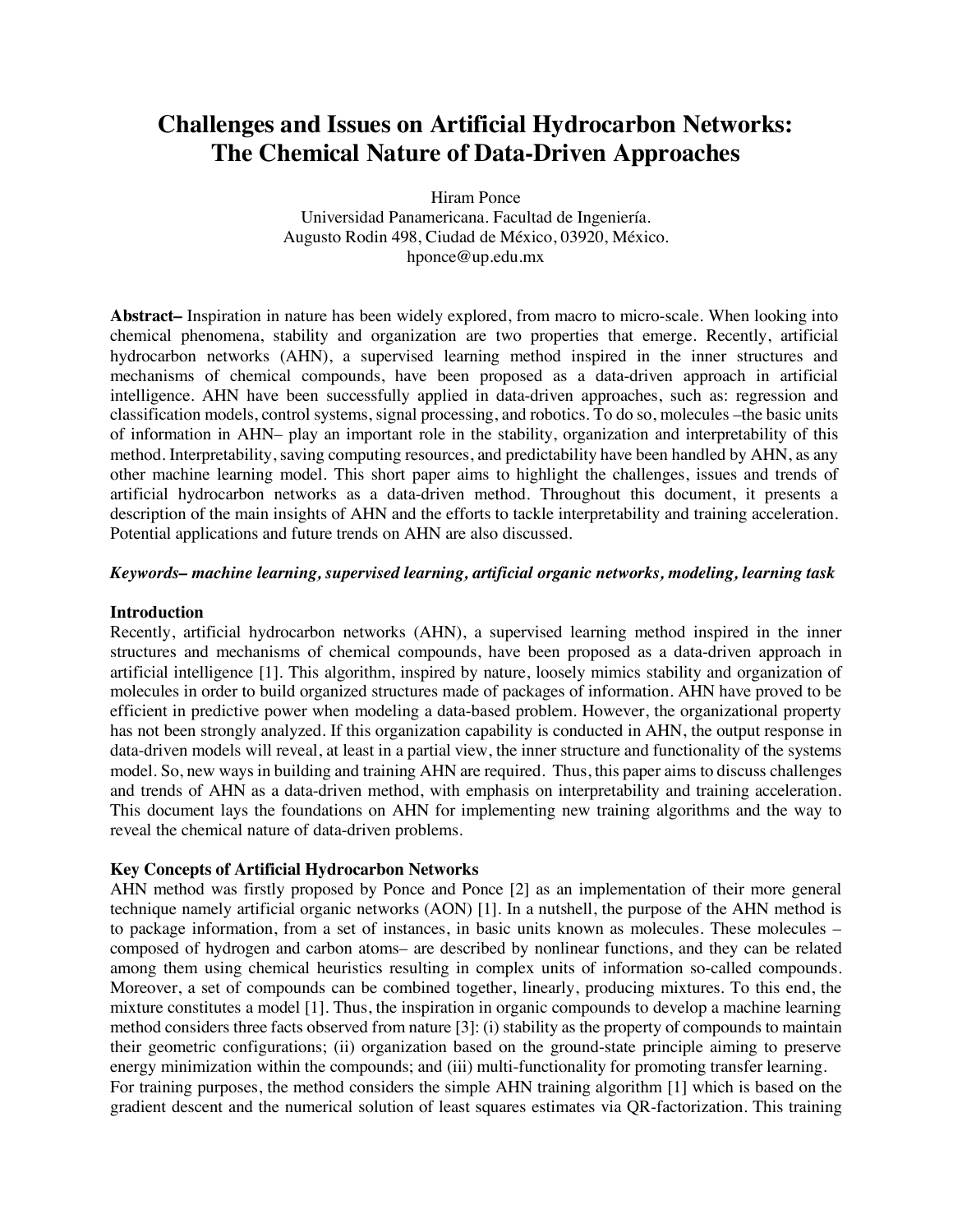algorithm has reported well performance in predictive power for low-dimensional input spaces, and large training time for computing suitable parameters in the model [4]. Currently, new training methods have been proposed based on hierarchical training [3] or using stochastic-parallel metaheuristic optimization [4]. The later, accelerating training in more than 3,500 times the simple AHN training algorithm.

# **Applications of Artificial Hydrocarbon Networks**

Literature reports many different applications of AHN. Those can be classified as follows: function approximation and modeling [1]; robust human activity recognition systems [5]; signal processing in denoising audio and face recognition [1,6]; online advertising [6]; intelligent control systems for robotics [1,7,8,11] and mechatronics [1,9,10]; bio/medical applications [5,6,12]; and, theoretical approaches such as hybrid fuzzy-molecular inference systems [8], interpretability of the model [12] and training algorithms [3,4].

# **Highlights of Artificial Hydrocarbon Networks**

In these years of AHN, this method has reached notable contributions, as those highlighted following:

- *Type-II fuzzy inference like behavior –* AHN have proved to be significantly similar to type-II fuzzy inference systems, handling noise and allowing experts to tune fuzzy partitions/rules [8].
- *Competitive as deep learning* In [5], AHN reported to be significantly similar in performance as deep neural networks (DNN). This suggests that AHN can be trained with less data and obtaining comparable results as DNN.
- *Interpretability of the model* In contrast to neural networks, AHN can be partially interpreted and converted into decision trees or rules-based models. This interpretability was implemented for medical diagnosis systems [12].
- *Reinforcement learning for continuous domains –* AHN have been applied for continuous reinforcement learning approaches, in both states and actions, typically found in robotics [11,13]. This approach has also revealed insights on using it as a transfer learning method.

## **Challenges and Trends of Artificial Hydrocarbon Networks**

Until now, AHN have been successfully applied to different problems and different learning tasks. However, there still are challenges and issues about AHN that have to be faced. Trends in the development and application of AHN can be listed as follows: (i) new training algorithms for AHN are required for better computational performance mainly in time; (ii) the next big step in AHN is parallel computing that opens the possibility for parallel processing and big data analysis; (iii) since the predictive power of AHN is well accurate, it is important to study other functions as kernels and relationships in molecules aiming to perform other approximations; (iv) hybrid approaches with AHN might improve solutions to very complex problems, such as robotics, business intelligence, healthcare, and others; (v) few efforts in dynamic modeling using AHN are reported in literature, so it is important to focus some research in this direction; (vi) transfer learning using pre-defined molecules can be done, but more studies are necessary; (vii) interpretability of machine learning models and specifically of AHN models, are of great importance for knowledge extraction, thus automatic procedures for this task are required; and (viii) open-source coding of AHN is specially required for fast adoption, as the first efforts reported in [14].

#### **Conclusions**

In this short paper, we summarized the challenges, issues and trends of AHN as a data-driven method. Despite this method was proposed recently, it has been successfully applied to many different intelligent systems. However, there is a need to explore new ways on how this method can be useful. Important issues like interpretability, training acceleration and open-source efforts are also required. Finally, we believe that this method can be added as another powerful tool for practitioners, scientists and researchers in artificial intelligence community.